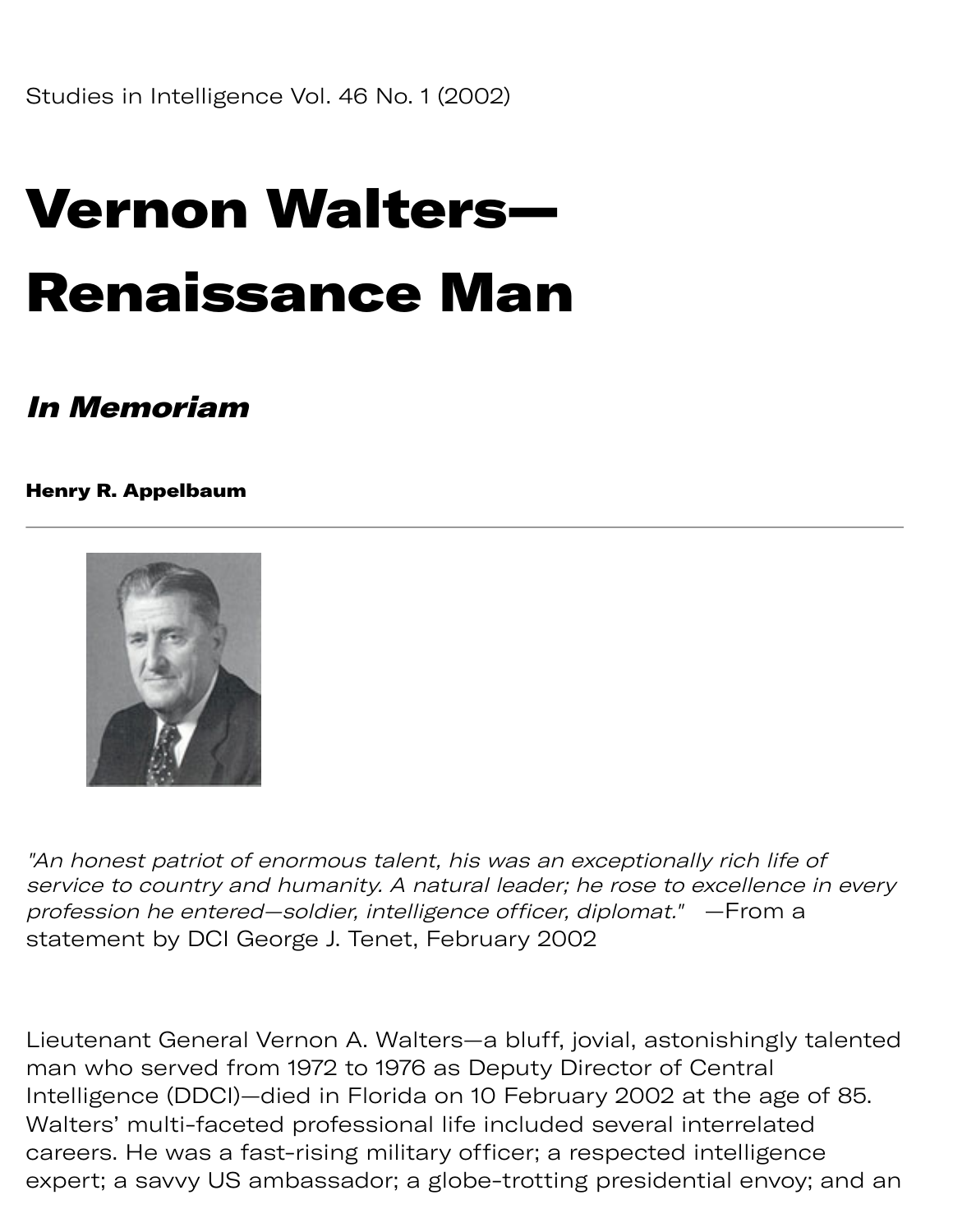$x \in \mathbb{R}^n$  y US a dor; a global ting problem to the global time  $\mathbb{R}^n$ accomplished author. Walters was also a gifted linguist and translator, talents that played an important role in his rise to prominence. And his friends knew him as a highly entertaining mimic and raconteur.

**Early Years:** Vernon Walters was born in New York City on 3 January 1917. His father was a British immigrant and insurance salesman. From age 6, young Vernon lived in Britain and France with his family. At 16, he returned to the United States and worked for his father as an insurance claims adjuster and investigator.

**Education, Language Prowess:** The future general's formal education beyond elementary school consisted entirely of a few years at Stonyhurst College, a 400-year-old Jesuit secondary school in Lancashire, England. He did not attend a university. In later years, he seemed to enjoy reflecting on the fact that he had risen fairly high and accomplished quite a bit despite a near-total lack of formal academic training.

Among his most remarkable achievements were mastering some six West European languages, learning the basics of several others, and later becoming fluent in Chinese and Russian. Throughout his professional life, Gen. Walters enjoyed drawing a crowd by engaging in impromptu cocktailparty linguistic "battles of wits" with other multi-lingual people. In one version, a person would engage two others in conversation. Each time a participant's turn came to respond, he or she had to speak in a different language. Apparently the game went on until only one of the participants had an unused language left in which to converse. Walters no doubt fared well in such encounters.

**Military and Civilian Achievements:** Walters joined the Army in 1941 and was soon commissioned. He served in Africa and Italy during World War II, earning medals for distinguished military and intelligence achievements. His linguistic skills helped him obtain prized post-war assignments as an aide and interpreter for several Presidents:

- He was at President Truman's side as an interpreter in key meetings with America's Spanish- and Portuguese-speaking Latin American allies.
- His language skills helped him win Truman's confidence, and he accompanied the President to the Pacific in the early 1950s, serving as a key aide in Truman's unsuccessful effort to reach a reconciliation with an insubordinate Gen. Douglas MacArthur, the Commander of United Nations forces in Korea.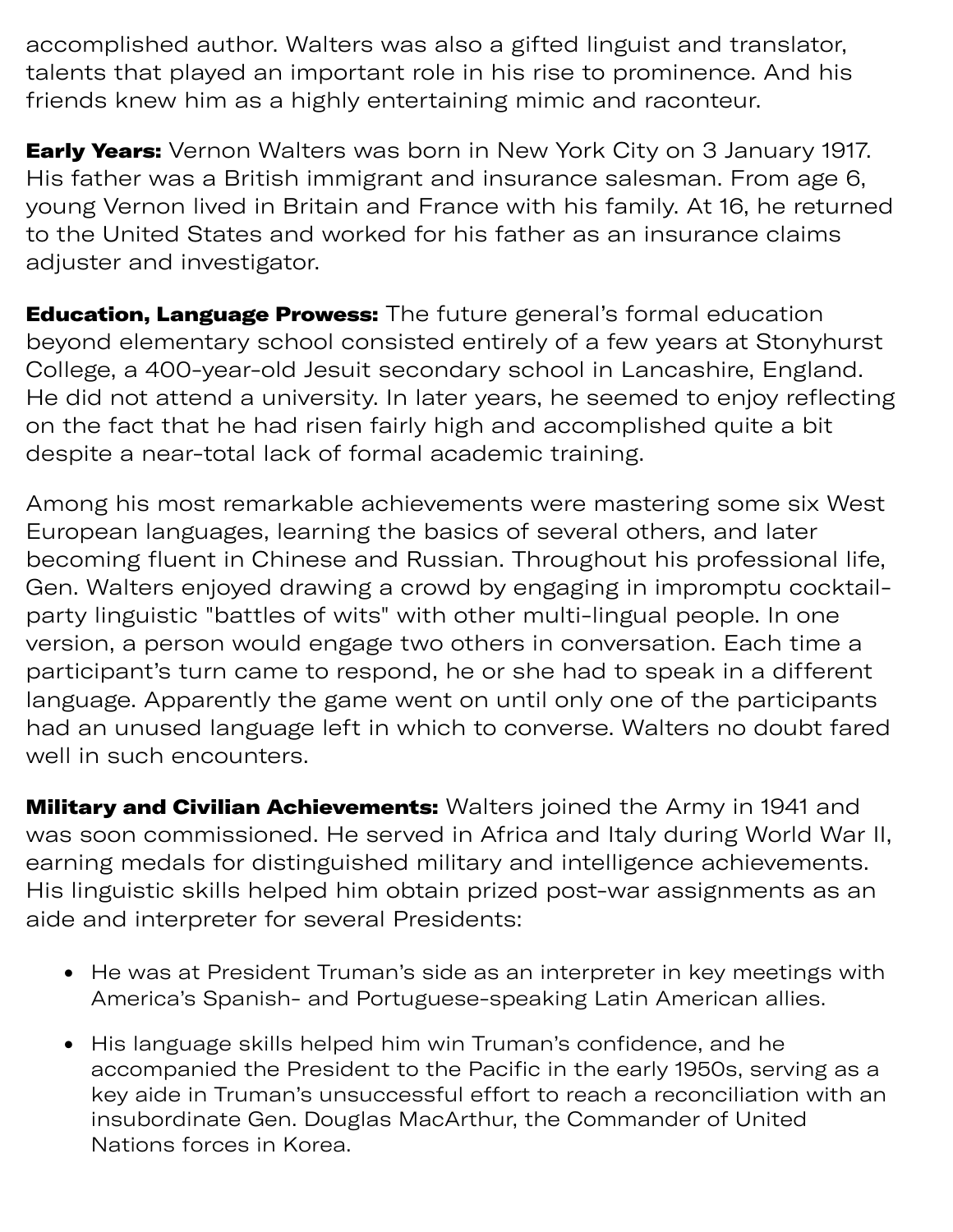- In Europe in the 1950s, Walters served President Eisenhower and other top US officials as a translator and aide at a series of NATO summit conferences. He also worked in Paris at Marshall Plan headquarters and helped set up the Supreme Headquarters Allied Powers in Europe.
- He was with then-Vice President Nixon in 1958 when an anti-American crowd stoned their car in Caracas, Venezuela. Gen. Walters suffered facial cuts from flying glass. (The Vice President managed to avoid injury.)
- His simultaneous translation of a speech by Nixon in France prompted President Charles de Gaulle to say to the US President, "Nixon, you gave a magnificent speech, but your interpreter was eloquent."

**Diplomat and Special Envoy:** In the 1960s, Gen. Walters served as a US military attaché in France, Italy, and Brazil. Two decades later he was a high-profile US Ambassador to the UN and then to West Germany. He also served as a roving ambassador, performing sensitive diplomatic missions that included talks in Cuba, Syria, and elsewhere. He was sent to Morocco to meet discreetly with PLO officials and warn them against any repetition of the 1973 murders of two American diplomats in the region. (In a much earlier visit to Morocco, he had given a ride on a tank to a young boy who later became King Hassan II.)

While serving as a military attaché in Paris from 1967 to 1972, Walters played a role in secret peace talks with North Vietnam. He arranged to "smuggle" National Security Adviser Henry Kissinger into France for secret meetings with a senior North Vietnamese official, and then smuggle him out again. He accomplished this by borrowing a private airplane from an old friend, French President Georges Pompidou.

Senior Intelligence Official: President Nixon appointed Gen. Walters as DDCI in 1972. (The General also served as Acting DCI for two months in mid-1973.) During his four years as DDCI, he worked closely with four successive Directors as the Agency—and the nation—confronted such major international developments as the 1973 Arab-Israeli war, the subsequent oil crisis, the turbulent end of the Vietnam conflict, and the Chilean military coup against the Allende government. According to a close colleague, Gen. Walters also "averted a looming catastrophe" for the CIA in connection with the Watergate scandal:

Despite numerous importunings from on high, [Walters] flatly refused to...cast a cloak of "national security" over the guilty parties. At the critical moment, he... refused to involve the Agency, and bluntly informed the highest levels of the executive [branch] that further insistence from that quarter would result in his